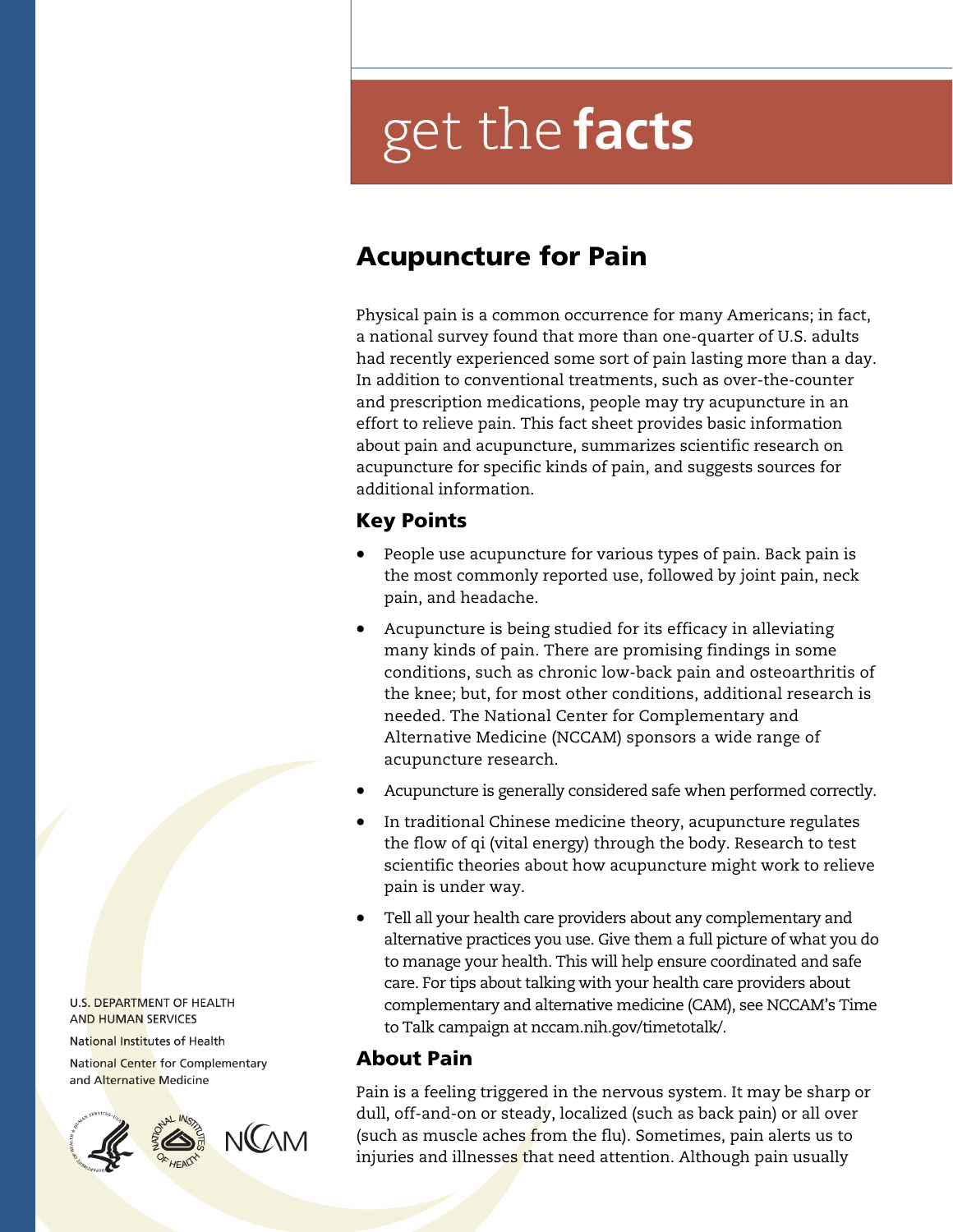goes away once the underlying problem is addressed, it can last for weeks, months, or even years. Chronic pain may be due to an ongoing condition (such as arthritis) or to abnormal activity in pain-sensing regions of the brain, or the cause may not be known.

To relieve their pain, many people take over-the-counter medications—either acetaminophen or nonsteroidal anti-inflammatory drugs (NSAIDs, including aspirin, naproxen, and ibuprofen). Stronger medications, including NSAIDs in higher dosages and narcotics, are available by prescription only. People may also try non-drug approaches to help relieve their pain. Examples include physical and occupational therapy, cognitive behavioral therapy, self-care techniques, and CAM therapies such as spinal manipulation or acupuncture.

## Use of Acupuncture for Pain

Acupuncture, among the oldest healing practices in the world, is part of traditional Chinese medicine. Acupuncture practitioners stimulate specific points on the body—most often by inserting thin needles through the skin. In traditional Chinese medicine theory, this regulates the flow of qi (vital energy) along pathways known as meridians.

According to the 2007 National Health Interview Survey, which included a comprehensive survey of CAM use by Americans, 1.4 percent of respondents (an estimated 3.1 million Americans) said they had used acupuncture in the past year. A special analysis of acupuncture data from an earlier NHIS found that pain or musculoskeletal complaints accounted for 7 of the top 10 conditions for which people use acupuncture. Back pain was the most common, followed by joint pain, neck pain, severe headache/migraine, and recurring pain.

## What the Science Says About Acupuncture for Pain

Acupuncture has been studied for a wide range of pain conditions, such as postoperative dental pain, carpal tunnel syndrome, fibromyalgia, headache, low-back pain, menstrual cramps, myofascial pain, osteoarthritis, and tennis elbow.

Overall, it can be very difficult to compare acupuncture research results from study to study and to draw conclusions from the cumulative body of evidence. This is because studies may use different acupuncture techniques (e.g., electrical vs. manual), controls (comparison groups), and outcome measures.

One particularly complex factor in acupuncture research is choosing the controls for a clinical trial. The choice depends in part on whether the researchers want to study a particular aspect of acupuncture (e.g., effects on the brain) or to determine whether acupuncture is useful compared with other forms of care. Examples of control groups include study participants who receive no acupuncture, simulated acupuncture (procedures that mimic acupuncture, sometimes also referred to as "placebo" or "sham"), or other treatments (in addition to or in place of acupuncture or simulated acupuncture).

An emerging theme in acupuncture research is the role of the placebo. For example, a 2009 systematic review of research on the pain-relieving effects of acupuncture compared with placebo (simulated) or no acupuncture was inconclusive. The reviewers found a small difference between acupuncture and placebo and a moderate difference between placebo and no acupuncture; the effect of placebo acupuncture varied considerably, and the effect of acupuncture appeared unrelated to the specific kind of placebo procedure used. All of the study participants received standard care, typically consisting of analgesic drugs and physical therapy.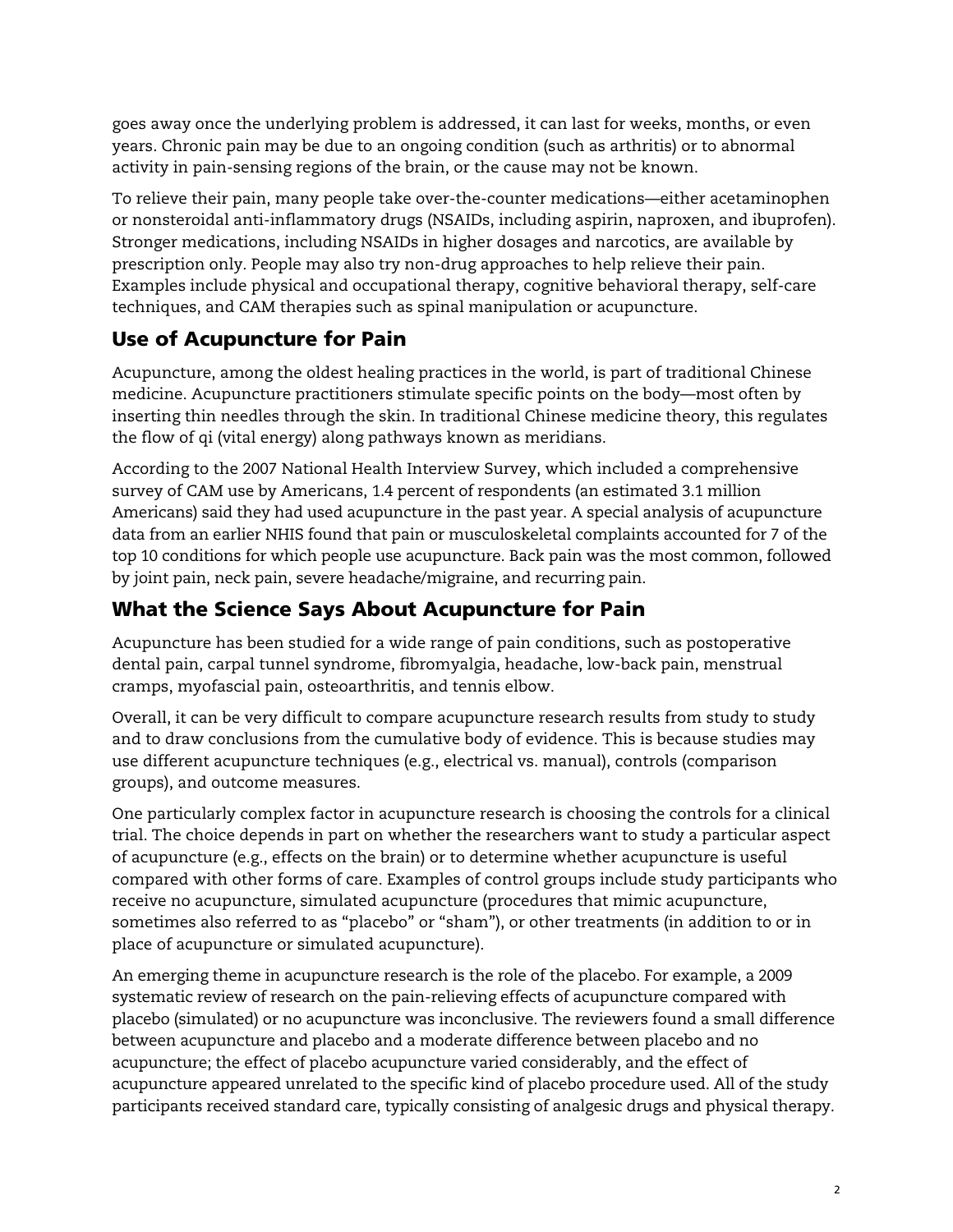The following sections summarize research on acupuncture for a variety of pain conditions, including those reported by NHIS respondents who had used acupuncture. In general, acupuncture appears to be a promising alternative for some of these pain conditions; however, further research is needed.

## About Scientific Evidence on CAM Therapies

Scientific evidence on CAM therapies includes results from laboratory research as well as clinical trials (studies in people). It encompasses both "positive" findings (evidence that a therapy may work) and "negative" findings (evidence that it probably does not work or that it may be unsafe). Scientific journals publish study results, as well as review articles that evaluate the evidence as it accumulates; fact sheets from NCCAM—like this one—base information about CAM research primarily on the most rigorous review articles, known as systematic reviews and meta-analyses.

- **Carpal tunnel syndrome**—Although a 1997 NIH consensus statement on acupuncture concluded that acupuncture was promising for carpal tunnel syndrome, additional research confirming acupuncture's efficacy for this condition is scant.
- and the beneficial effects of acupuncture for fibromyalgia could not be determined. Fibromyalgia—Evidence on acupuncture for fibromyalgia is mixed. Some reviews of the scientific literature have found the evidence promising. However, another review that focused on the few rigorous randomized controlled trials on acupuncture as an adjunct therapy for fibromyalgia did not find a benefit. Additionally, a 2003 assessment by the Agency for Healthcare Research and Quality concluded that the evidence was insufficient
- Headache/migraine—Study results on acupuncture for headache are conflicting. Some literature reviews found evidence to support the use of acupuncture for headache, but others noted that most of the studies were of poor quality. A 2008 review of randomized trials on acupuncture highlighted a few well-designed trials whose findings indicate that acupuncture reduces migraine symptoms and is as effective as headache medications. In addition, a 2009 review found that acupuncture may help relieve tension headaches. However, two large trials that looked at acupuncture for migraines found no difference between actual and simulated acupuncture, both of which were equal to conventional care or superior to no treatment.
- Low-back pain—According to clinical practice guidelines issued by the American Pain Society and the American College of Physicians in 2007, acupuncture is one of several CAM therapies physicians should consider when patients with chronic low-back pain do not respond to conventional treatment. In early, small studies, combining actual acupuncture with conventional treatment was more effective than conventional treatment alone for relieving chronic low-back pain; but actual acupuncture was not more effective than simulated acupuncture or conventional treatment. However, a large, rigorously designed clinical trial reported in May 2009 found that actual acupuncture and simulated acupuncture were equally effective—and both were more effective than conventional treatment—for relieving chronic low-back pain. There is insufficient evidence to draw definite conclusions about the effectiveness of acupuncture for acute low-back pain.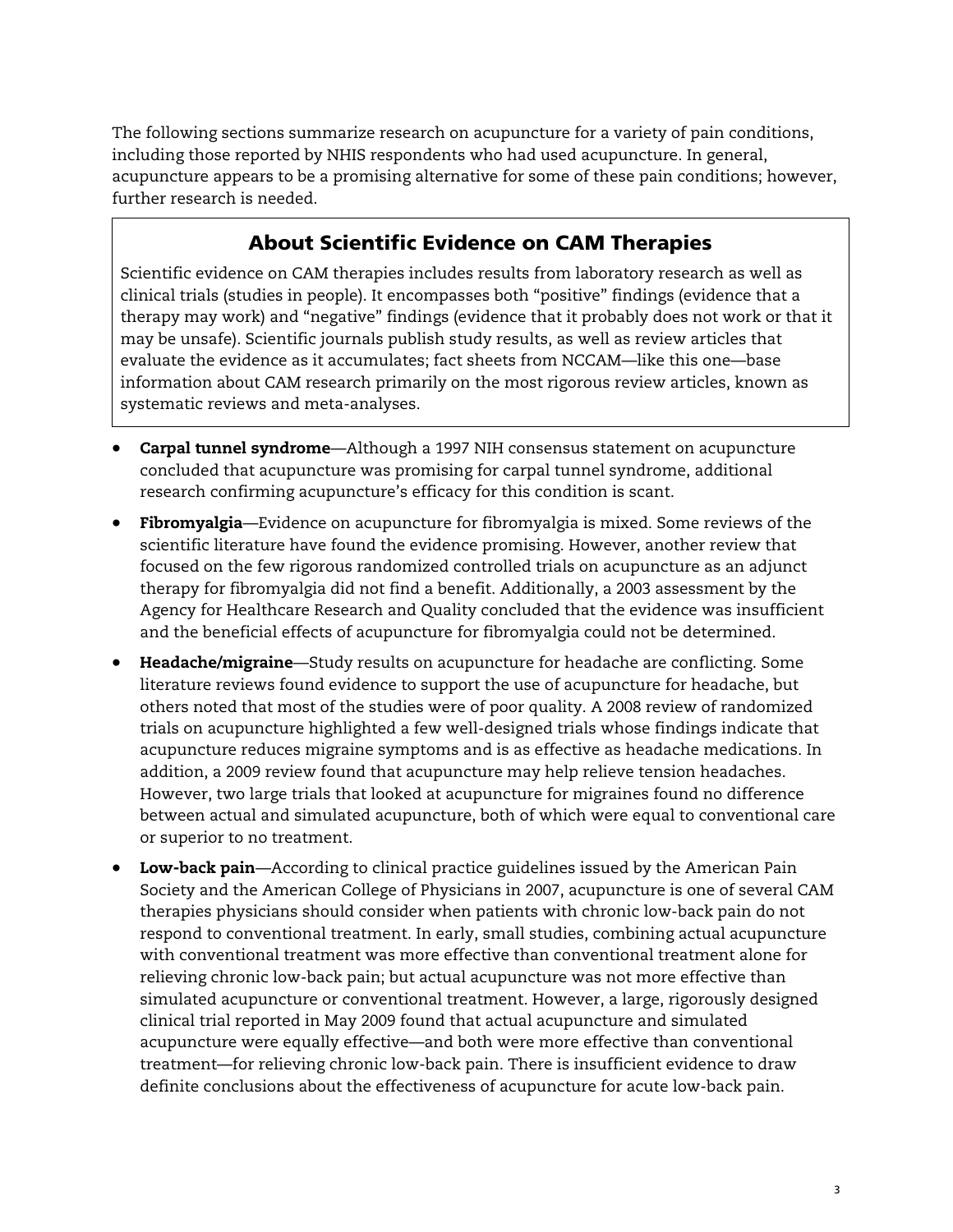- Menstrual cramps—Two literature reviews have suggested that acupuncture may help with pain from menstrual cramps, but the research is limited.
- Myofascial pain—The evidence for acupuncture and myofascial pain (in which pain occurs in sensitive areas, known as trigger points, in the muscles) is mixed. Some literature reviews have found the evidence promising, but another review indicated that "needling therapies" for myofascial trigger point pain were not more effective than placebo.
- terms of design and most had small sample sizes. Neck pain—Studies of acupuncture for chronic neck pain have found that acupuncture provided better pain relief than some simulated treatments. However, the studies varied in
- **Osteoarthritis/knee pain**—Acupuncture appears to be effective for osteoarthritis, particularly in the area of knee pain. Recent literature reviews have found that acupuncture provides pain relief and improves function for people with osteoarthritis of the knee. However, authors of a 2007 systematic literature review suggested that although some large, high-quality trials have shown that acupuncture may be effective for osteoarthritis of the knee, differences in the design, size, and protocol of the studies make it hard to draw any definite conclusions from the body of research. These authors concluded that it is too soon to recommend acupuncture as a routine part of care for patients with osteoarthritis.
- promising treatment for dental pain—especially pain following tooth extraction. For • Postoperative dental pain-Although recent data on acupuncture for postoperative dental pain are scant, literature reviews based on earlier evidence have identified acupuncture as a example, a 1999 study of 39 dental surgery patients found that acupuncture was superior to placebo (simulated acupuncture) in preventing postoperative pain. However, a 2005 study of 200 dental surgery patients found no significant analgesic effect for acupuncture compared to simulated acupuncture, although patients who believed they received acupuncture reported significantly less pain than those who believed they received a placebo.
- **Tennis elbow**—Study results on the use of acupuncture for tennis elbow (lateral epicondyle) pain are mixed. An early review of clinical trials reported that data on acupuncture for lateral epicondyle pain were insufficient and of poor quality; however, recent reviews have found the evidence promising, noting strong evidence that acupuncture provides short-term pain relief for lateral epicondyle pain.

Acupuncture has also been studied for a variety of other pain conditions, including arm and shoulder pain, pregnancy-related pelvic and back pain, and temporomandibular joint (jaw) dysfunction. Although some studies have produced some positive results, more evidence is needed to determine the efficacy of acupuncture for any of these conditions.

There is evidence that people's attitudes about acupuncture can affect outcomes. In a 2007 study, researchers analyzed data from four clinical trials of acupuncture for various types of chronic pain. Participants had been asked whether they expected acupuncture to help their pain. In all four trials, those with positive expectations reported significantly greater pain relief.

In addition to studying acupuncture's efficacy, researchers are looking at potential biomechanisms—that is, how acupuncture might work to relieve pain. There are several theories about these biomechanisms (e.g., acupuncture activates opioid systems in the brain that respond to pain); additional research is still needed to test the theories. Researchers are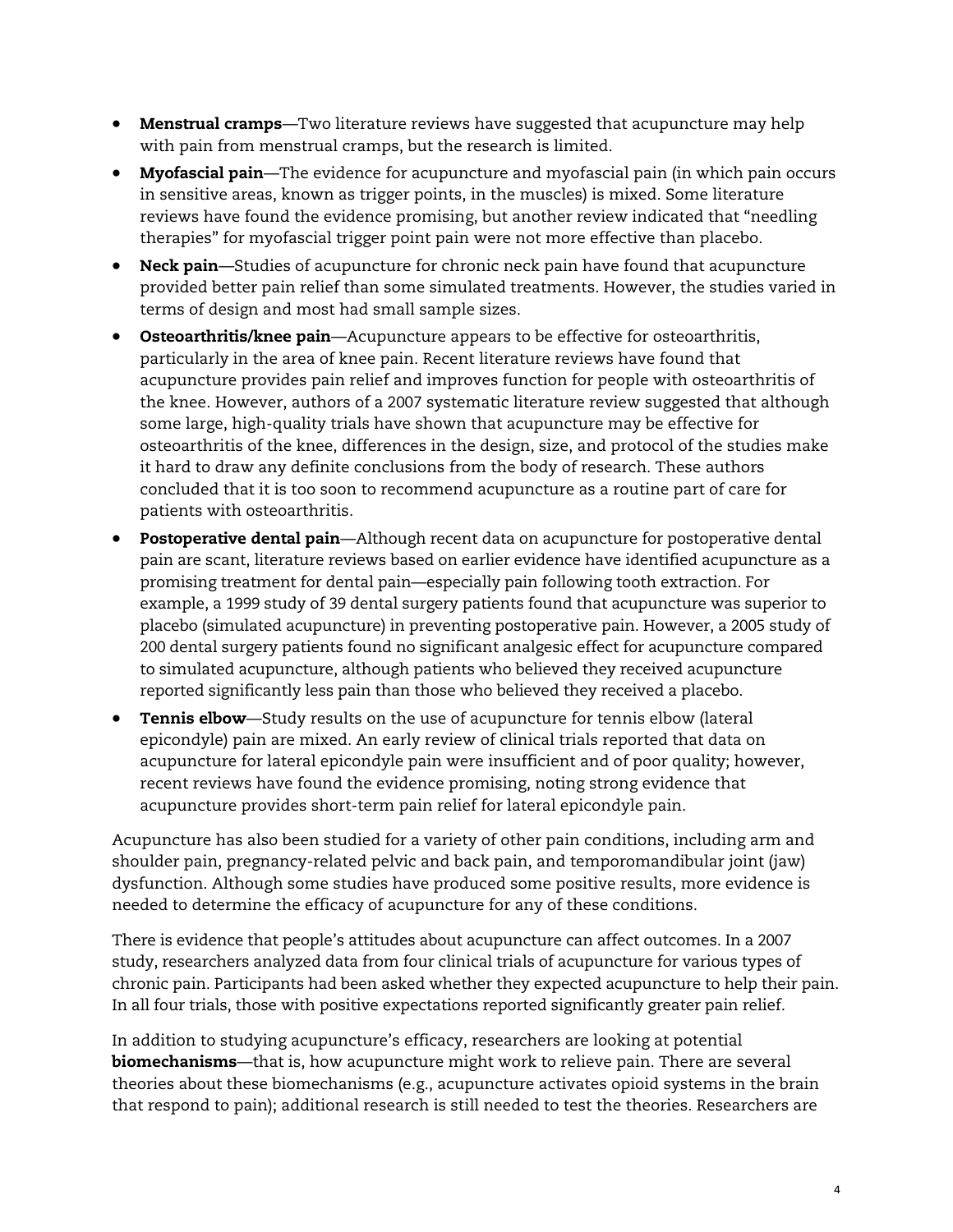using neuroimaging techniques such as functional magnetic resonance imaging (fMRI) to look at the effects of acupuncture on various regions of the brain. In 2005, NCCAM sponsored the "Neurobiological Correlates of Acupuncture" conference to discuss research challenges and directions in acupuncture neuroimaging research.

## Side Effects and Risks

Acupuncture is generally considered safe when performed by an experienced practitioner using sterile needles. Relatively few complications from acupuncture have been reported. Serious adverse events related to acupuncture are rare, but include infections and punctured organs. Additionally, there are fewer adverse effects associated with acupuncture than with many standard drug treatments (such as anti-inflammatory medication and steroid injections) used to manage painful musculoskeletal conditions like fibromyalgia, myofascial pain, osteoarthritis, and tennis elbow.

## NCCAM-Funded Research

NCCAM funds clinical trials to evaluate acupuncture's efficacy in alleviating various kinds of pain, as well as research aimed at understanding the body's response to acupuncture and how acupuncture might work. The following are examples of recent projects:

- Several studies of acupuncture for low-back pain (including integration with conventional medical care) and osteoarthritis of the knee (including cost-effectiveness and long-term results)
- Studies of acupuncture for pain after oral surgery, and for pain associated with chronic headaches, fibromyalgia, repetitive strain injury/carpal tunnel syndrome, and temporomandibular joint disorder
- Women's health studies, including acupuncture for pelvic pain, menstrual pain (vitamin K injections at acupuncture points), and pain associated with advanced ovarian cancer
- Several studies using fMRI technology to study brain activity during acupuncture, including in people with pain conditions such as fibromyalgia and osteoarthritis.

## Selected References

Barnes PM, Bloom B, Nahin R. Complementary and alternative medicine use among adults and children: United States, 2007. *CDC National Health Statistics Report #12*. 2008.

Birch S, Hesselink JK, Jonkman FA, et al. Clinical research on acupuncture. Part 1. What have reviews of the efficacy and safety of acupuncture told us so far? *Journal of Alternative and Complementary Medicine*. 2004;10(3):468-480.

Burke A, Upchurch DM, Dye C, et al. Acupuncture use in the United States: findings from the National Health Interview Survey. *Journal of Alternative and Complementary Medicine*. 2006;12(7):639-648.

Ernst E. Acupuncture—a critical analysis. *Journal of Internal Medicine*. 2006;259(2):125-137.

Lao L, Hamilton GR, Fu J, et al. Is acupuncture safe? A systematic review of case reports. *Alternative Therapies in Health and Medicine*. 2003;9(1):72-83.

Linde K, Witt CM, Streng A, et al. The impact of patient expectations on outcomes in four randomized controlled trials of acupuncture in patients with chronic pain. *Pain*. 2007;128(3):264-271.

Madsen MV, Gøtzsche PC, Hróbjartsson A. Acupuncture treatment for pain: systematic review of randomized clinical trials with acupuncture, placebo acupuncture, and no acupuncture groups. *BMJ*. 2009;338:a3115.

MacPherson H, Nahin R, Paterson C, et al. Developments in acupuncture research: big-picture perspectives from the leading edge. *Journal of Alternative and Complementary Medicine*. 2008:14(7):883-887.

Napadow V, Ahn A, Longhurst J, et al. The status and future of acupuncture clinical research. *Journal of Alternative and Complementary Medicine*. 2008:14(7):861-869.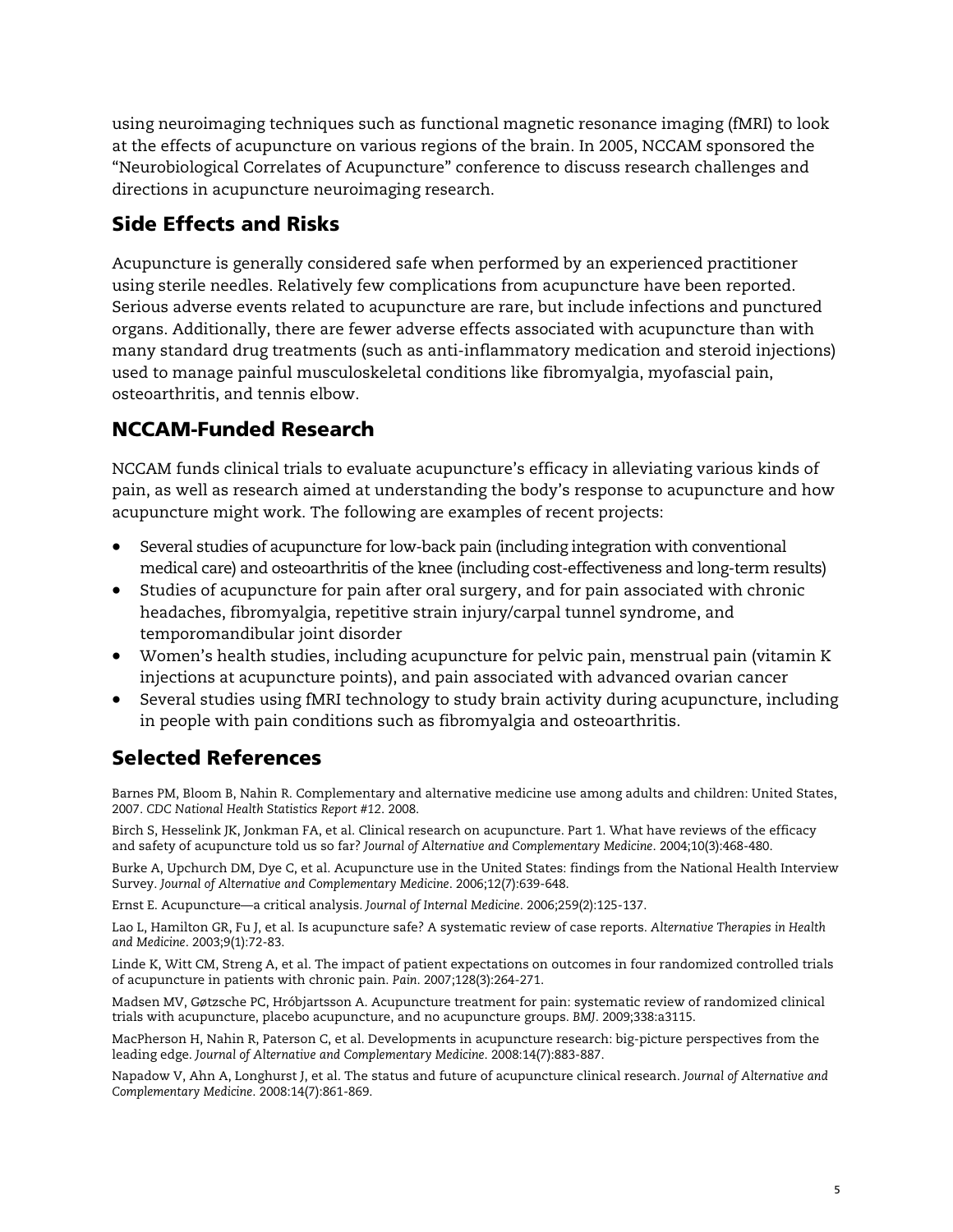Napadow V, Webb JM, Pearson N, et al. Neurobiological correlates of acupuncture: November 17-18, 2005. *Journal of Alternative and Complementary Medicine*. 2006;12(9):931-935.

 National Center for Health Statistics. *Health, United States, 2006, With Chartbook on Trends in the Health of Americans*. Special feature: pain. Hyattsville, MD: National Center for Health Statistics; 2006:68-87.

1997. 15(5):1-34. National Institutes of Health Consensus Panel. *Acupuncture: NIH Consensus Development Conference Statement, Nov. 3-5,* 

1997. 15(5):1-34. Park J, Linde K, Manheimer E, et al. The status and future of acupuncture clinical research*. Journal of Alternative and Complementary Medicine*. 2008;14(7):871-881.

#### *Carpal Tunnel Syndrome*

Muller M, Tsui D, Schnurr R, et al. Effectiveness of hand therapy interventions in primary management of carpal tunnel syndrome: a systematic review. *Journal of Hand Therapy*. 2004;17(2):210-228.

#### *Fibromyalgia*

Agency for Healthcare Research and Quality. *Technology Assessment: Acupuncture for Fibromyalgia*. Rockville, MD: Agency for Healthcare Research and Quality; 2003.

in fibromyalgia. Annals of Internal Medicine. 2005;143(1):10-21. Assefi NP, Sherman KJ, Jacobsen C, et al. A randomized clinical trial of acupuncture compared with sham acupuncture

in fibromyalgia. *Annals of Internal Medicine*. 2005;143(1):10-21. Harris RE, Gracely RH, McLean SA, et al. Comparison of clinical and evoked pain measures in fibromyalgia. *The Journal of Pain: Official Journal of the American Pain Society*. 2006;7(7):521-527.

Harris RE, Tian X, Williams DA, et al. Treatment of fibromyalgia with formula acupuncture: investigation of needle placement, needle stimulation, and treatment frequency. *Journal of Alternative and Complementary Medicine*. 2005;11(4):663-671.

Mayhew E, Ernst E. Acupuncture for fibromyalgia—a systematic review of randomized clinical trials. *Rheumatology (Oxford).* 2007;46(5):801-804.

#### *Headache/Migraine*

Coeytaux RR, Kaufman JS, Kaptchuk TJ, et al. A randomized, controlled trial of acupuncture for chronic daily headache. *Headache*. 2005;45(9):1113-1123.

Diener HC, Kronfeld K, Boewing G, et al. Efficacy of acupuncture for the prophylaxis of migraine: a multicentre randomized controlled clinical trial. *Lancet Neurology*. 2006;5(4):310-316.

Endres HG, Diener HC, Molsberger, et al. Role of acupuncture in the treatment of migraine. *Expert Review of Neurotherapeutics*. 2007;7(9):1121-1134.

Griggs C, Jensen J. Effectiveness of acupuncture for migraine: critical literature review. *Journal of Advanced Nursing.* 2006 May;54(4):491-501.

2009;(1):CD007587. Accessed at http://www.cochrane.org on March 27, 2009. Linde K, Allais G, Brinkhaus B, et al. Acupuncture for tension-type headache. *Cochrane Database of Systematic Reviews*.

Linde K, Streng A, Jürgens S, et al. Acupuncture for patients with migraine: a randomized controlled trial. *Journal of the American Medical Association*. 2005;293(17):2118-2125.

Melchart D, Streng A, Hoppe A, et al. Acupuncture in patients with tension-type headache: randomized controlled trial. *BMJ*. 2005;331:376-382.

#### *Low-Back Pain*

Chou R, Qaseem A, Snow V, et al. Diagnosis and treatment of low back pain: a joint clinical practice guideline from the American College of Physicians and the American Pain Society. *Annals of Internal Medicine*. 2007;147(7):478-491.

pain: a randomized controlled trial. Spine. 2007;32(2):151-158. Eisenberg DM, Post DE, Davis RB, et al. Addition of choice of complementary therapies to usual care for acute low back

Furlan AD, van Tulder M, Cherkin D, et al. Acupuncture and dry-needling for low back pain: an updated systematic review within the framework of the Cochrane collaboration. *Spine.* 2005;30(8):944-963.

Manheimer E, White A, Berman B, et al. Meta-analysis: acupuncture for low back pain. *Annals of Internal Medicine.*  2005;142(8):651-663.

#### *Menstrual Cramps*

March 27, 2009. Proctor ML, Smith CA, Farquhar CM, et al. Transcutaneous electrical nerve stimulation and acupuncture for primary dysmenorrhoea. *Cochrane Database of Systematic Reviews*. 2002;(1):CD002123. Accessed at http://www.cochrane.org on

White AR. A review of controlled trials of acupuncture for women's reproductive health care. The Journal of Family *Planning and Reproductive Health Care*. 2003;29(4):233-236.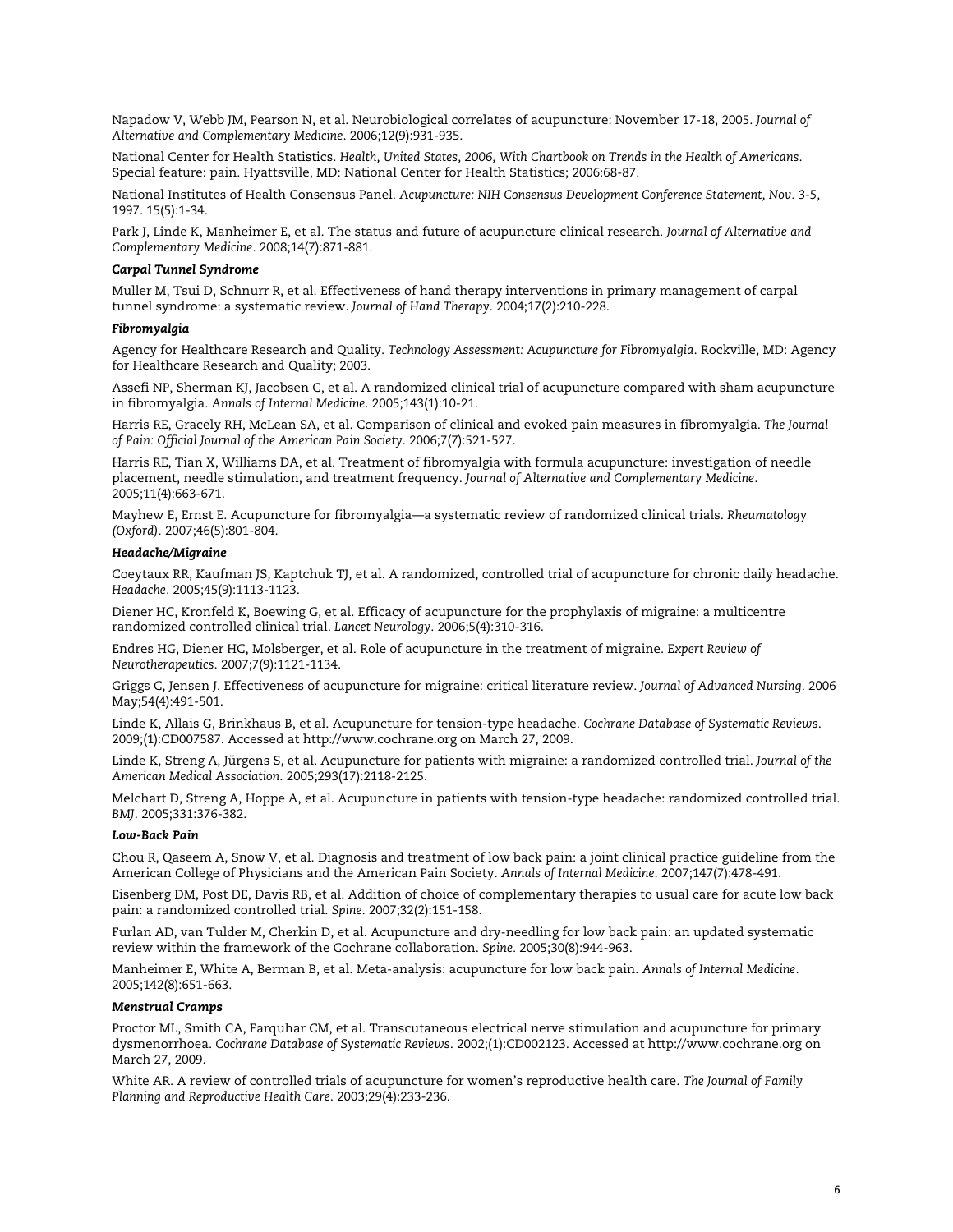Witt CM, Reinhold T, Brinkhaus B, et al. Acupuncture in patients with dysmenorrhea: a randomized study on clinical effectiveness and cost-effectiveness in usual care. *American Journal of Obstetrics and Gynecology*. 2008;198(2):166.e1-166.e8.

#### *Myofascial Pain*

Cummings TM, White AR. Needling therapies in the management of myofascial trigger point pain: a systematic review. *Archives of Physical Medicine and Rehabilitation*. 2001;82(7):986-992.

#### *Neck Pain*

Trinh KV, Graham N, Gross AR, et al. Cervical Overview Group. Acupuncture for neck disorders. *Cochrane Database of Systematic Reviews*. 2006;3:CD004870. Accessed at http://www.cochrane.org on March 27, 2009.

#### *Osteoarthritis/Knee Pain*

Agency for Healthcare Research and Quality. *Technology Assessment: Acupuncture for Osteoarthritis*. Rockville, MD: Agency for Healthcare Research and Quality; 2003.

Berman BM, Lao L, Langenberg P, et al. Effectiveness of acupuncture as adjunctive therapy in osteoarthritis of the knee: a randomized, controlled trial. *Annals of Internal Medicine*. 2004;141(12):901-910.

Bjordal JM, Johnson MI, Lopes-Martins RA, et al. Short-term efficacy of physical interventions in osteoarthritic knee pain. A systematic review and meta-analysis of randomised placebo-controlled trials. *BMC Musculoskeletal Disorders*  [online journal]. 2007; 8:51. Accessed at http://www.biomedcentral.com/1471-2474/8/51 on July 30, 2008.

Foster NE, Thomas E, Barlas P, et al. Acupuncture as an adjunct to exercise based physiotherapy for osteoarthritis of the knee: randomised controlled trial. *BMJ.* [online journal]. 2007;335(7617):436. Accessed at http://www.bmj.com/cgi/content/full/335/7617/436 on July 30, 2008.

Kwon YD, Pittler MH, Ernst E. Acupuncture for peripheral joint osteoarthritis: a systematic review and meta-analysis. *Rheumatology (Oxford).* 45(11):1331-1337.

Manheimer E, Linde K, Lao L, et al. Meta-analysis: acupuncture for osteoarthritis of the knee. *Annals of Internal Medicine*. 2007;146(12):868-877.

Scharf H-P, Mansmann U, Streitberger K, et al. Acupuncture and knee osteoarthritis: a three-armed randomized trial. *Annuals of Internal Medicine*. 2006;145(1):12-20.

White A, Foster NE, Cummings M, et al. Acupuncture treatment for chronic knee pain: a systematic review. *Rheumatology (Oxford).* 2007;46(3):384-390.

#### *Postoperative Dental Pain*

 Bausell RB, Lao L, Bergman S, et al. Is acupuncture analgesia an expectancy effect? Preliminary evidence based on participants' perceived assignments in two placebo-controlled trials. Evaluation and the Health Professions. 2005:28(1):9-26.

Lao L, Bergman S, Hamilton GR, et al. Evaluation of acupuncture for pain control after oral surgery: a placebocontrolled trial. *Archives of Otolaryngology—Head & Neck Surgery*. 1999;125(5):567-572.

Rosted P. The use of acupuncture in dentistry: a review of the scientific validity of published papers. *Oral Diseases*. 1998;4(2):100-104.

#### *Tennis Elbow*

Bisset L, Paungmali A, Vicenzino B, et al. A systematic review and meta-analysis of clinical trials on physical interventions for lateral epicondylalgia. *British Journal of Sports Medicine*. 2005;39(7):411-422.

2002;(1):CD003527. Accessed at http://www.cochrane.org on March 27, 2009. Green S, Buchbinder R, Barnsley L, et al. Acupuncture for lateral elbow pain. *Cochrane Database of Systematic Reviews*.

Trinh KV, Phillips SD, Ho E, et al. Acupuncture for the alleviation of lateral epicondyle pain: a systematic review. *Rheumatology (Oxford)*. 2004;43(9):1085-1090.

Trudel D, Duley J, Zastrow I, et al. Rehabilitation for patients with lateral epicondylitis: a systematic review. *Journal of Hand Therapy: Official Journal of the American Society of Hand Therapists*.2004;17(2):243-266.

#### *Other Pain Conditions*

Ee CC, Manheimer E, Pirotta MV, et al. Acupuncture for pelvic and back pain in pregnancy: a systematic review. *American Journal of Obstetrics and Gynecology*. 2008;198(3):254-259.

Ernst E, White AR. Acupuncture as a treatment for temporomandibular joint dysfunction: a systematic review of randomized trials. *Archives of Otolaryngology—Head & Neck Surgery*. 1999;125(3):269-272.

Goldman RH, Stason WB, Park SK, et al. Acupuncture for treatment of persistent arm pain due to repetitive use: a randomized controlled clinical trial. *The Clinical Journal of Pain*. 2008;24(3):211-218.

 2005;(2):CD005319. Accessed at http://www.cochrane.org on March 27, 2009. Green S, Buchbinder R, Hetrick S. Acupuncture for shoulder pain. *Cochrane Database of Systematic Reviews*.